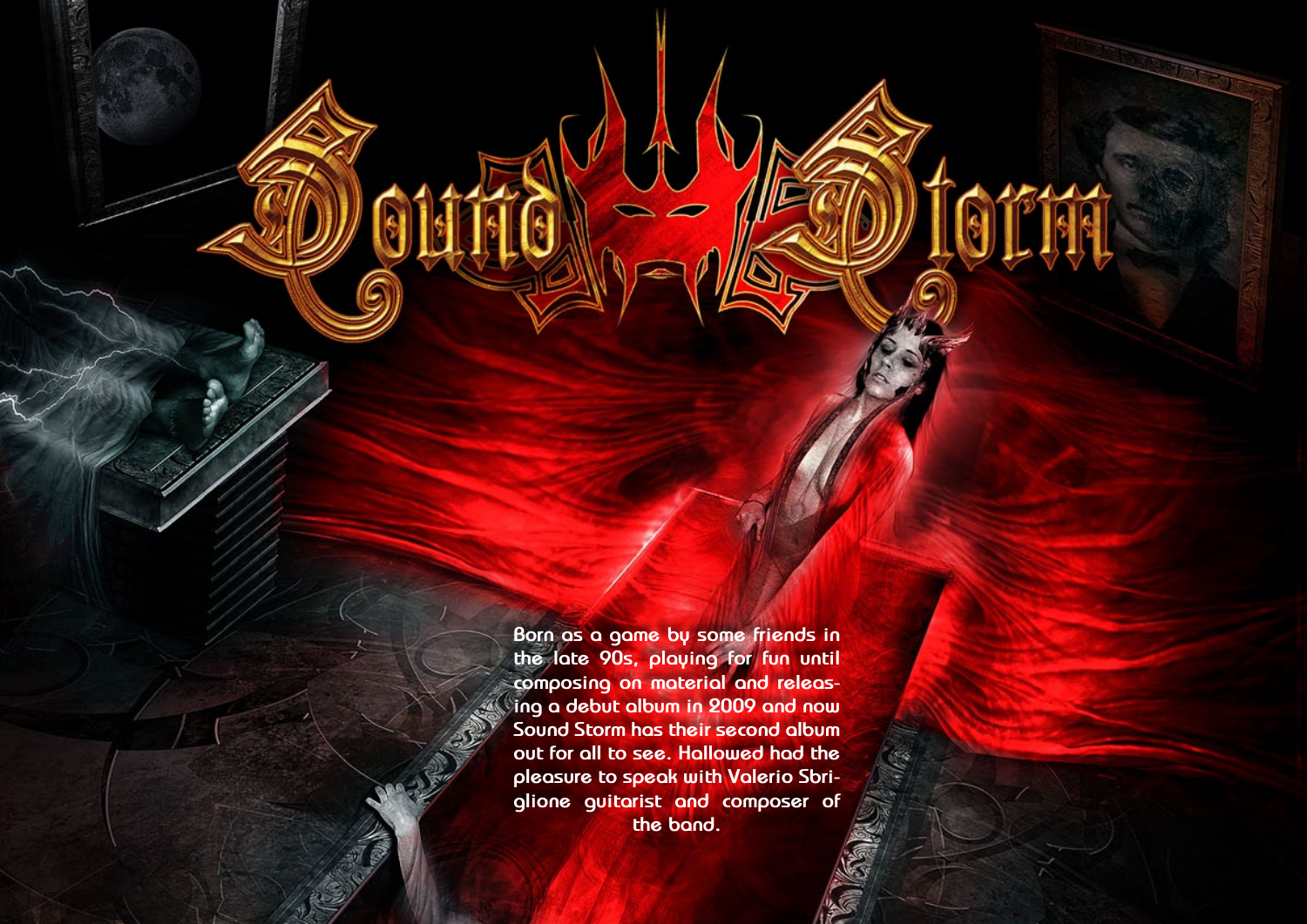

written by daniel källmalm photos: sound storm press photos published on 13/9-2012

From the humble begin-<br>mings of playing for fun<br>in the spare time the band<br>started to write their own<br>material in around 2005 Valerio rom the humble beginnings of playing for fun in the spare time the band started to write their own explains, he along with drummer Federico Brignolo was looking for the right people to start up their work as Sound Storm.

- After a couple of line up changes we found the right people in Philippe (D' Orange, vocalist) and Massimiliano (Flak, bass player). The keyboard player role always gave us some troubles…(laughs) Since the first album "Twilight the very least one but is this so-Opera" we've already changed 2 keyboard players, but now I'm sure we've found the right one: rio says that it has. Davide Cristofoli.

Storm "Twilight Opera" was released following which they did some various shows, they also toured in Mexico during 2010.

The name Sound Storm might not be considered by all as a band in the symphonic metal genre but it is a name that came from a mistake, the name was not Sound Storm from the beginning it was thanks to a journalist they became known as Sound Storm.

- In the early days the name was "Sand Storm"; after one of our first show we read the live report of it and the journalist called us "Sound Storm". We found it interesting and more similar to what we wanted to communicate, even today. If you have listened carefully the new album "Immortalia" you can easily understand "Storm"!

The inspirations are tied to the name you could say being like a storm of different things blending together into one solid unity.

In 2009 the debut of Sound (the first albums), even if Sound - I can surely say Rhapsody Storm are quite different. I think we're close to more extreme and dark metal bands.

influences, a real storm of all the influences we have in the band. While in "Twilight Opera" that was just a hint, in "Immortalia" it becomes definitely clear: in it you can find a lot of influences, from gothic metal to black and death metal, from classical music to cinematic scores.

Being and italian band they belong to a rather large group of bands that can be considered similar if you consider metal with symphonic undertones a common denominator as there are many nuances there. I think we can all count several italian bands falling into this category, at mething that has inspired Sound Storm in their musical way? Vale-

what we want to say with our ople will appreciate what we're - "Immortalia" is what Sound Storm are really capable of and what they will do in the next years. We've finally found our **Favourites and tours** perfect sound, and I think pedoing. All the songs in "Immortalia" are linked by the concept of the research of immortal life, the mankind most ancient quest . Someone said "the album is a piece of work balanced among power-

- I can say this question is linked with the previous one. Our name, ful guitars, magnificent sympho-

He also adds that he thinks Sound Storm are quite unique in what they do, and I think you can say that they both are and aren't depending on from which perspective you look at it.

Sound Storm, also means a lot of nic choirs, gothic atmosphere and baroque melodies". I would add: ""Immortalia" is a journey through the corrupted human soul to reach immortality, and the music describes every state of mind and every moment of this journey". Obviously it is a too simple description, but it gives an idea of the whole album.

## **Immortalia**

"Immortalia" is the second album of Sound Storm, it was released in late august and is a conceptual story of mankind's perhaps biggest dream, immortality. Valerio explains in further detail.

He adds that though the album is conceptual in nature it is not really a concept album in the regard that the entire album tells a story but rather each song has its own story but they are linked by the overall story, kind of like the televised shows of old.

So, are they proud of what they have achieved with their second album?

- Yes, we are. Because everyone so far caught the sense of it, because this is what we wanted to do since the beginning, because we're aware that we have in our hands something really new, and we know it will kick some asses!

But what about the reception? When I did research for the review of the album there were some really high ratings out there around the web and Valerio confirms this.

- Just incredible..We got a lot of reviews so far, and they're all top album and/or full rating reviews. This is great, especially if you're a Italian band and play a genre which usually is discriminated. By the way, what we really appreciate is that many people don't talk about us as a power metal band anymore.

So, not considered a power metal band anymore, and they are telling stories in a symphonic, epic, grande style. So what about the songs? Our reviewer did not point out a favourite song in the review but what about Valerio, does he have one?

- it's really difficult to me. It's